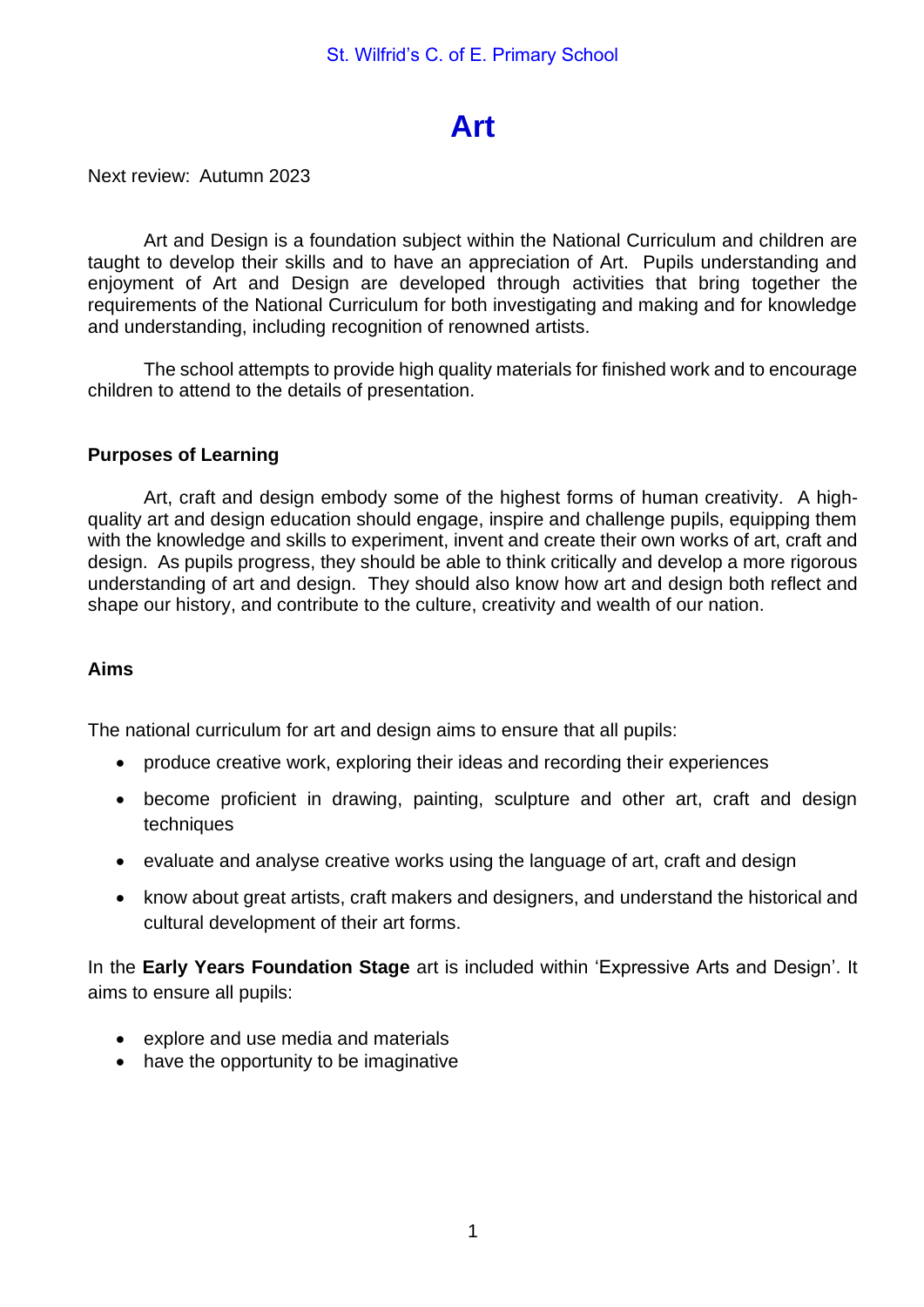### **Exploring and Using Media and Materials**

This is about how children experiment with media and materials finding out about their properties and modifying and manipulating them. It includes exploring sounds, patterns, movement and different tools and techniques.

#### **Being Imaginative**

This is about children's explorations into the world of pretence, building on their experiences of the real world and transforming them into something new – whether through role play, music, pretend play, block play or small world play or a range of other areas.

#### **Teacher Planning**

Planning is the responsibility of the class teacher together with the help from the Art Coordinator. Teacher planning must fulfil the statutory requirement of the National Curriculum. Often Art and Craft is linked to topic work, can be cross curricular and covers a range of different activities. There are seven key areas which are covered:-

- painting/use of colour
- collage
- textiles
- drawing
- sculpture
- pattern and print making
- Art history

In general, teacher planning should encourage:-

- individual group and class teaching, ensuring that work is matched to the pupils abilities
- discussion and communication of ideas
- progression, continuity, assessment
- provision of equipment and materials to cover a wide range of techniques

However, where appropriate the skills and objectives taught can be used in a more cross-curricular approach, drawing from other subjects as a stimulus and in order to further promote creativity.

#### **Classroom Delivery**

Teachers should aim to give every pupil the opportunity to experience success in learning and to achieve as high a standard as possible. Within classes, pupils are taught as a class, within a group, and individually according to the learning task.

In each classroom, there is easy access to all equipment and materials that the children need in order to complete a task. Children, as they become older, are encouraged to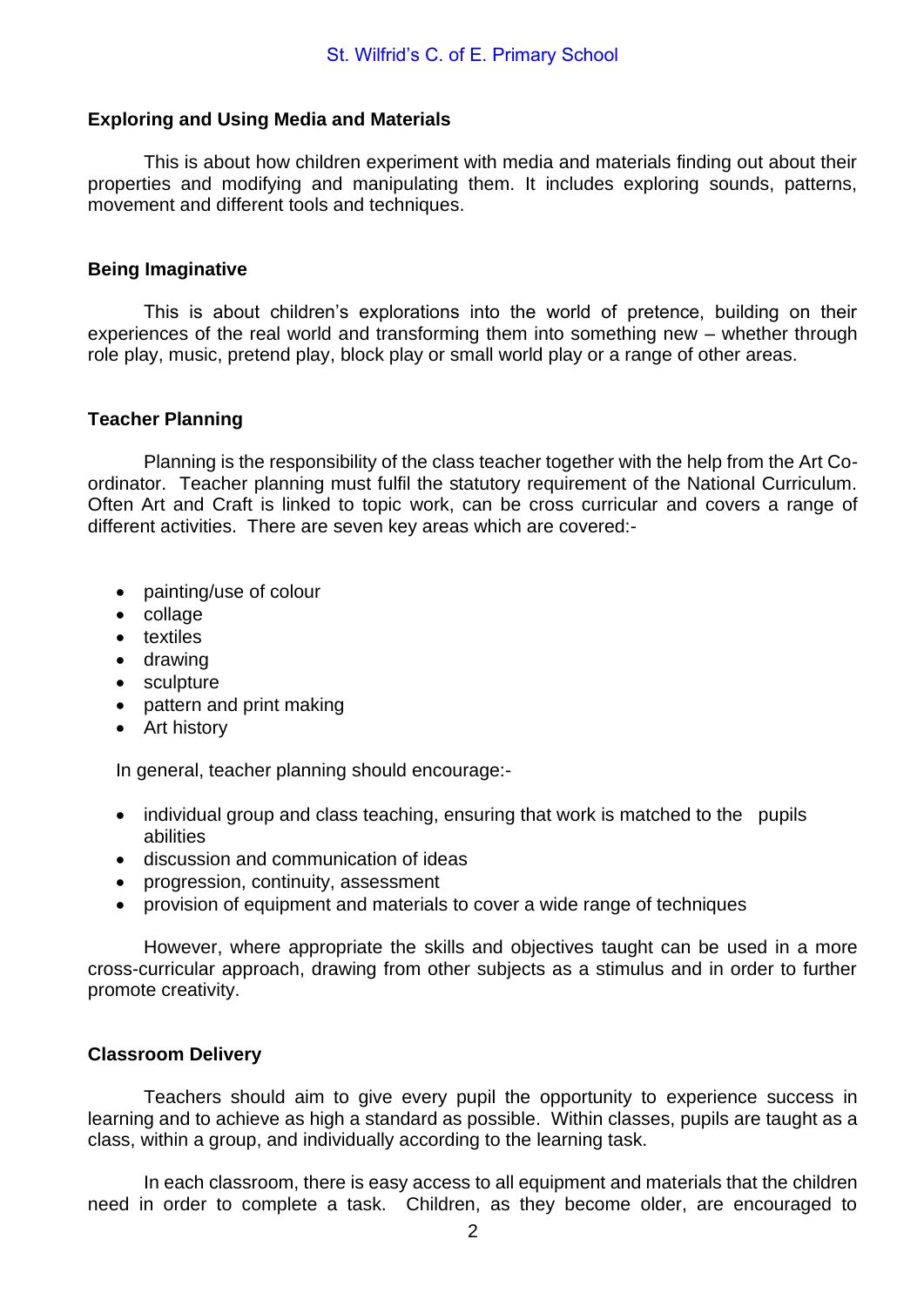understand that their first attempt will not always be the finished product, but may be the beginning of a process that will evolve into a finished product. All junior children have a sketchbook that enables practice to take place.

In general, the teachers ensure that:-

- work is appropriately challenging
- high quality work is achieved
- the children apply knowledge and skills acquired through previous experience and build on these
- the children are taught both knowledge and understanding skills
- lessons are conducted in a positive atmosphere where the more able and less successful children gain from their work through differentiation, which is often by outcome
- all children within a group are on a task, sometimes working collaboratively
- achievement is rewarded in the classroom
- there is a non-judgmental attitude to children's efforts
- children should be aware of works of different artists and be encouraged to form their own opinions of works of these artists

# **Resources**

Each classroom has its own basic stock of Art and Craft materials and equipment:-

- paper of all shapes and sizes, colours, textures
- paintbrushes different size and shape, thickness
- a variety of glue, paste, Pritt sticks and spreaders
- scissors, (right and left handed)
- **fabrics**
- decorative collage materials and implements
- newspapers, magazines, catalogues
- paint pots, palettes, mixing utensils

There are also specialist resources located in the lower school and the stock cupboard including:-

- water colours
- oil pastels
- pastels and charcoal
- 2B pencils
- batik
- screen printing equipment

Additionally Art materials are available on request subject to the approval of the coordinator and Headteacher.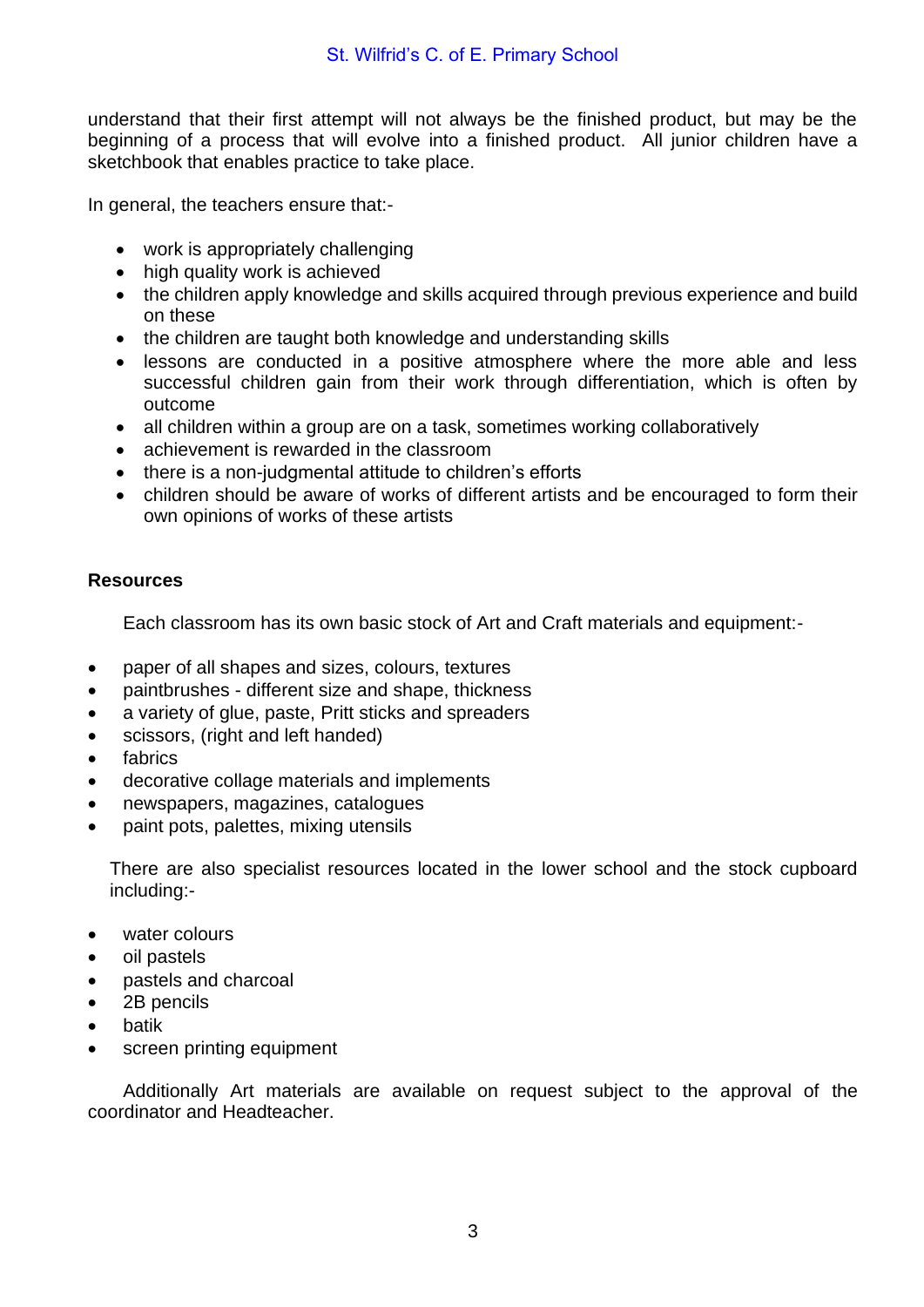# **Assessment and Record Keeping**

By the end of each key stage, pupils are expected to know, apply and understand the matters, skills and processes specified in the relevant programme of study.

The teachers check that:-

- all the children have had the opportunity to participate by means of organisation or their mark book
- an assessment is made of the experiences that the children have had, recording this information on a class sheet indicating the skill/ objective and awarding a judgement - , where a  $\ell$ , - and x is in operation for the above average, average and below average levels of performance. Any significant performance may be commented on using the Exceptionality Sheet - see Appendix A

Records of Art work in the form of photographs and samples of work are kept by the coordinator in a portfolio. Pieces of artwork may also be kept in children's Record of Achievements.

# **Evaluation**

The school evaluates Art by:-

- keeping evidence photographs or portfolio of samples of work
- overseeing standards of displays and their content
- monitoring children's skills and techniques
- staff meetings formal and informal
- coverage of the National Curriculum

# **Safety Advice**

Children should be taught the safe use of scissors as well as the dangers of the pointed ends of pencils and paintbrushes. When using the wax pot for batik children should be made aware of the hot metal edge and instructed how to move around it  $-$  no more than 4 children at the pot at a time is recommended.